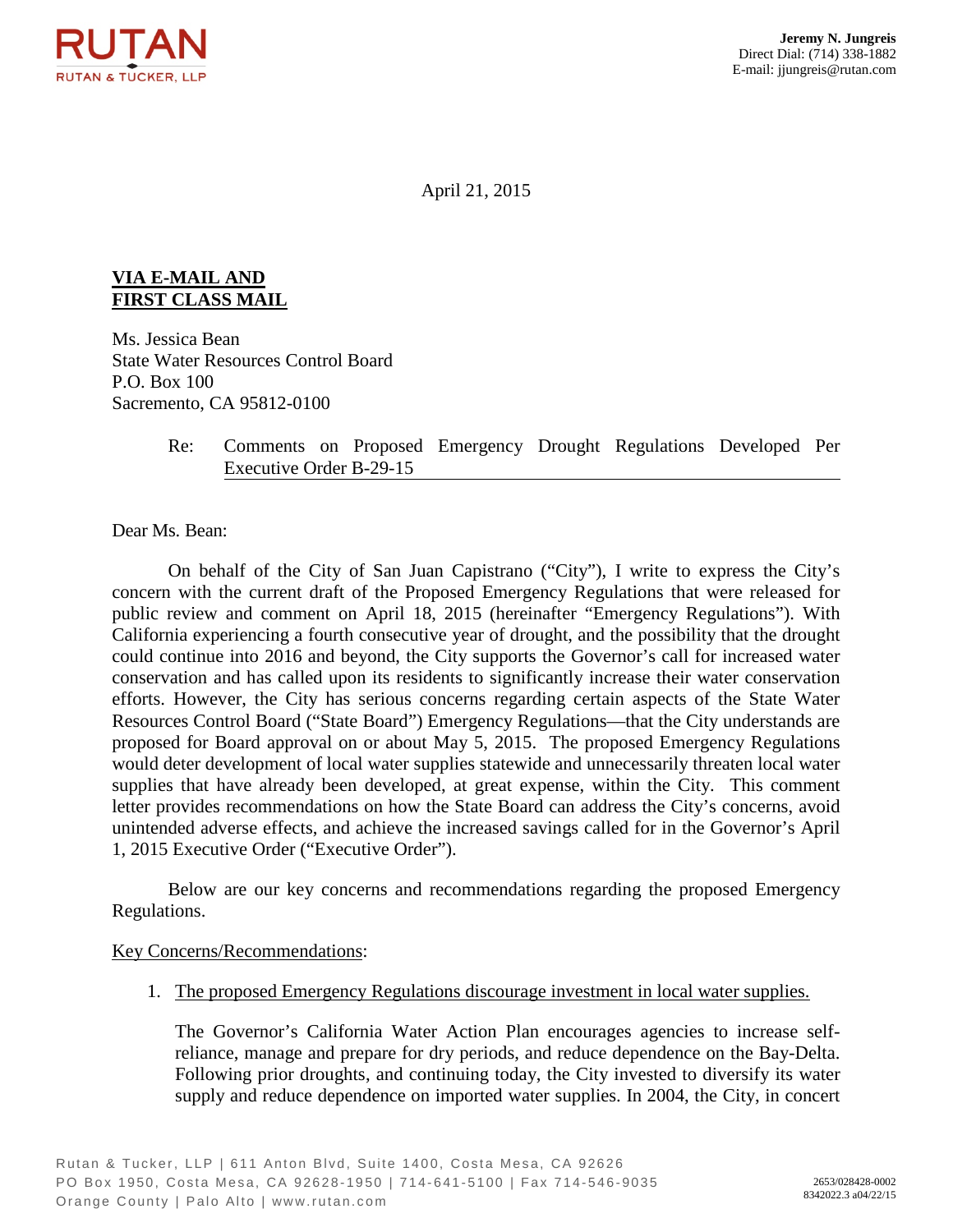**RUTAN BUTAN & TUCKER LLP** Ms. Jessica Bean April 21, 2015 Page 2

> with the San Juan Basin Authority, constructed a groundwater recovery plant ("GWRP"), which at times pumps 60 percent to 70 percent of the City's water supply from the San Juan Valley Groundwater Basin ("San Juan Basin"). The GWRP utilizes an extensive purification process that includes reverse osmosis to remove salinity and other groundwater constituents—thereby producing pure high quality water. The GWRP takes water from the San Juan Basin and turns it into drinking water, thus providing an independent source of reliable drinking water as an alternative to imported water. This diversification strategy was implemented by the City to reduce impacts to customers during water shortages and drought periods—such as the one we see now. The proposed Emergency Regulations penalizes maintenance of the City's local water supplies by failing to address the fact that debt service remains on the GWRP, notwithstanding that the City will presumably have to significantly curtail water production due to the Emergency Regulations. State action that penalizes the GWRP creates an impediment to the development of local water supplies and hinders reliance on local water resources. Provisions should be added to the Emergency Regulations that eliminate the requirement for local water suppliers to mothball newly created local water supply capacity where the continued use of such local supplies decrease the demand on the balance of the state.

2. The proposed Emergency Regulations do not afford the State Water Board enough flexibility to address unique circumstances.

The proposed Emergency Regulations do not afford the State Board the flexibility to address situations wherein further reductions would serve to harm the public interest. In certain situations, a water supplier may have done all it can to reduce demand but due to circumstances beyond a water supplier's control (such as natural weather fluctuations or the inability of certain types of customers to cut back on required use) reduction targets have not been met. In such circumstances, requiring further reductions would actually be harmful to the public interest. Thus, the best course of action under these circumstances would be for the Emergency Regulations to provide the water supplier the opportunity to apply to the State Board for a variance so that extreme circumstances beyond a water agency's control do not result in non-compliance penalties and liability. Unlike the water conservation ordinances of most cities, the current Emergency Regulations do not provide any mechanism for obtaining such a variance.

3. Higher per capita water use is not always due to inefficient and inappropriate irrigation practices.

Water use is significantly impacted by weather, economy and local land uses. The proposed framework fails to consider average differences in temperature and rainfall, local land uses, such as agriculture, residential ownership of livestock and other urban and rural land uses. The proposed regulation requires more than one third of the State's water suppliers to require their customers to reduce water use by more than 32%, even where there may be adequate water supplies available. The dramatic reduction mandates fail to account for the significant increases in water use efficiency that already occurred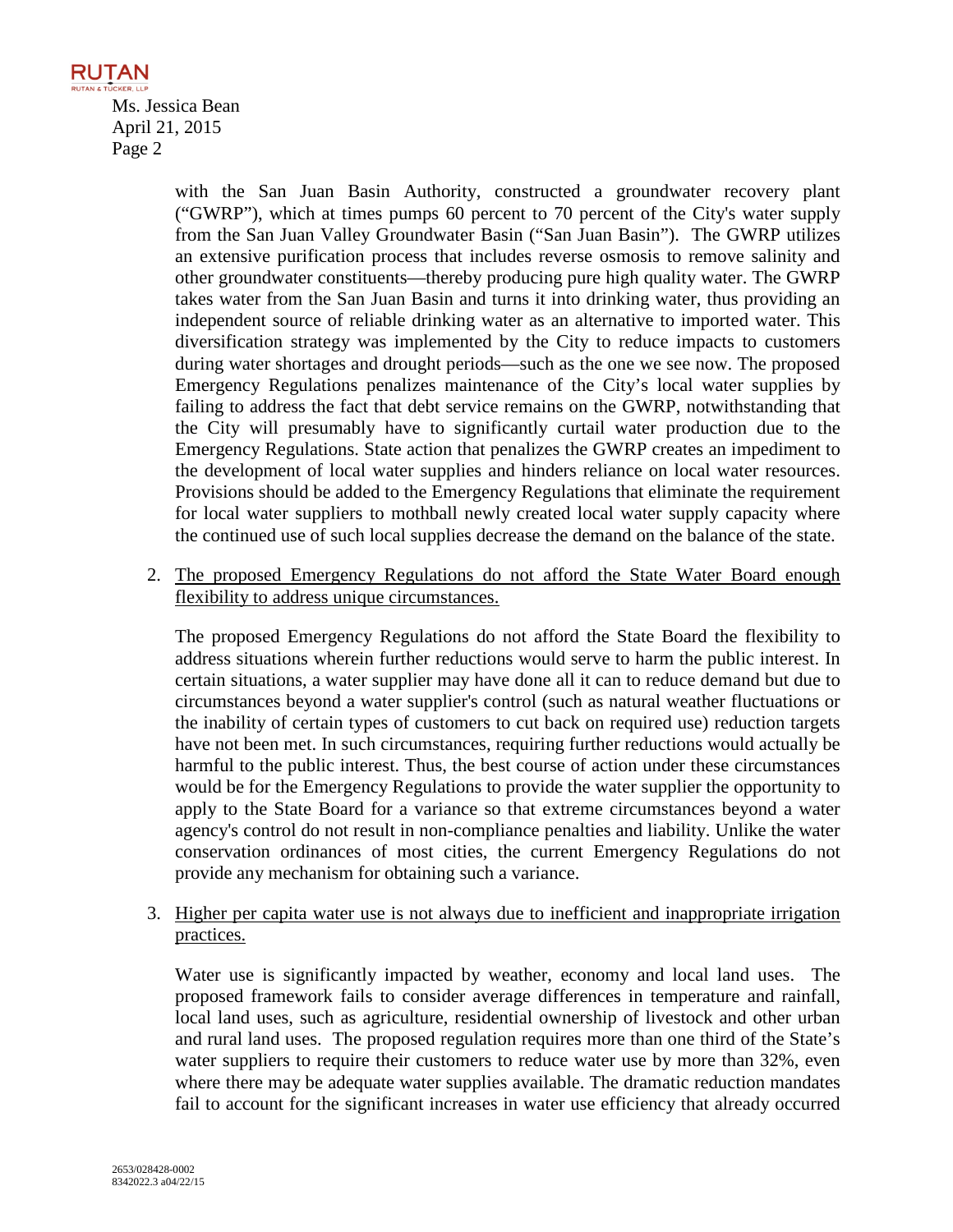

at many agencies between 2009 and 2013—with the "low hanging fruit" having already been picked with the hardened demand of the drought that pertained from 2007-2009.

4. The proposed Emergency Regulations do not allow agencies adequate time to enforce water use reduction measures.

The City understands the seriousness of the drought and the important and urgent need to reduce demand statewide. However, in order to achieve long-term results, water suppliers need to have time to educate customers on the water reduction requirements and provide customers with due process. A phased-in approach to reaching the goals will be most effective to create both short-term and permanent long-term water use reductions. Compliance determinations should be based on results of actions taken by water suppliers and their customers, not short-term fluctuations. Water supplier penalties should be reduced if they are aggressively pursuing actions to comply with the goals, but fall short because of factors beyond their control.

5. The proposed Emergency Regulations have the potential to frustrate responsible new growth.

The proposed Emergency Regulations fail to account for growth in the City's customer base, and they have the potential to stymie previously approved responsible development within the City (and other parts of the state). Higher per capita water use is erroneously assumed to result exclusively from inefficient and inappropriate water use rather than increases in commercial, industrial and institutional activity associated with improved economic conditions and recovery from the recession. The Emergency Regulations should make clear that they are not intended to frustrate responsible development—particularly now that all new residential development is required to utilize drip and low flow spray devices for outdoor irrigation.

6. The proposed Emergency Regulations should include a regional "trading" mechanism to achieve the required reduction targets.

Where one water supplier over-complies but another can achieve required reduction targets only at great expense, the Emergency Regulations should provide a trading mechanism to allow both agencies to partner together in order to achieve the required reduction targets. Such a program should allow regional offsets whereby multiple agencies could "trade" reductions with each other such that an agency who outperforms its reduction requirement can trade its excess reduction with an agency that has come up short—making both agencies compliant when working collaboratively. The State Board has raised this concept in the Fact Sheet accompanying the Emergency Regulations as a potential means of achieving compliance, and the State Board should strongly consider implementing this approach in its final regulatory framework.